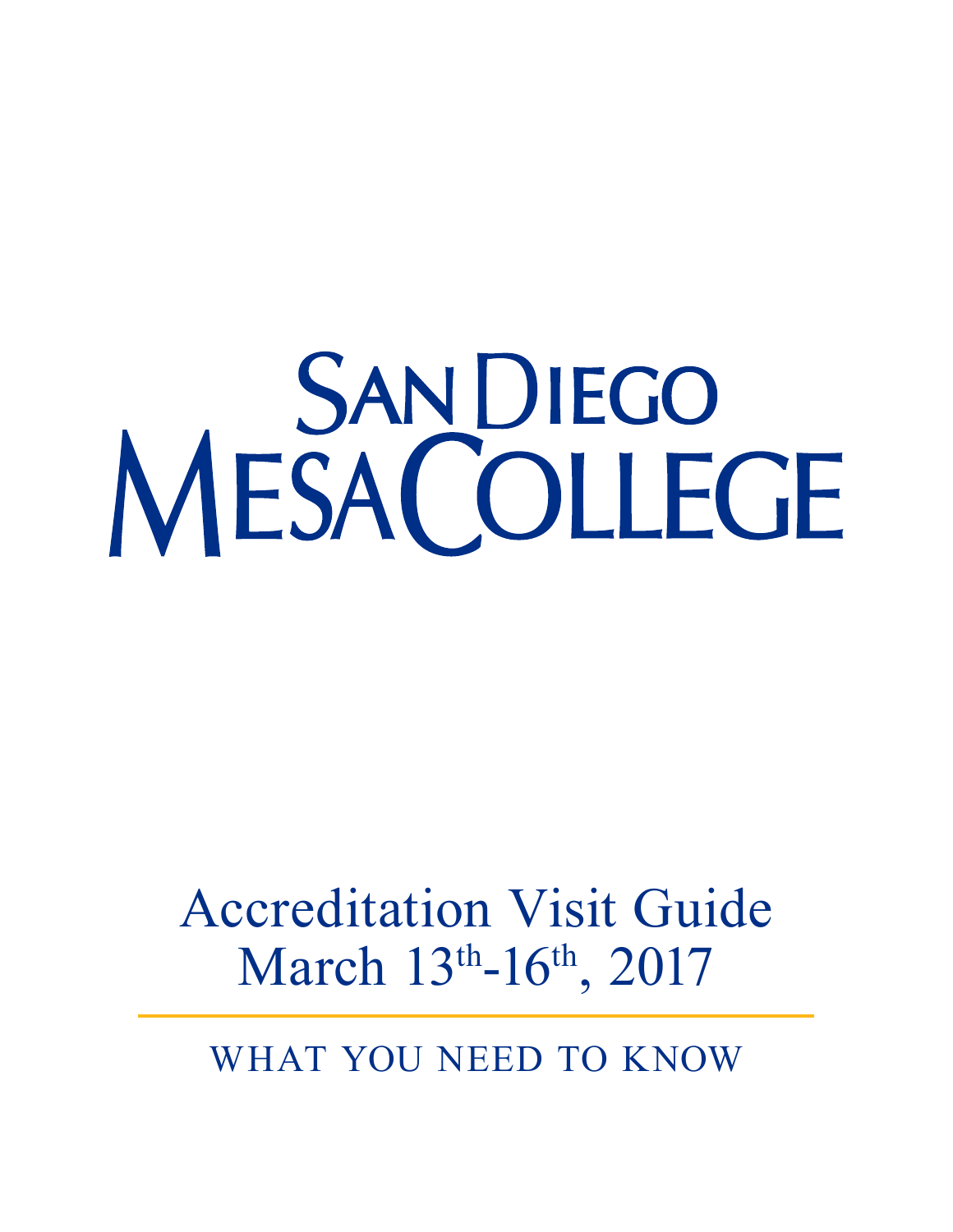### **WELCOME/PRESIDENTS MESSAGE**

### **Dear Faculty and Staff - Welcome to Spring 2017!**

The time has come! We have been preparing for our [Accreditation](http://www.sdmesa.edu/about-mesa/accreditation/) Team Visit for the past few years. The visit will provide an opportunity for the college to assess its work against national standards set forth for institutions of higher education. The work that we do to meet these standards happens every day. What we do is measured through our work in institutional effectiveness; we assess our progress as a college on standards that we set. We use data and dialogue to set goals that we believe authentically lead to excellent outcomes for our students.

As many of you know, we have completed successfully completed our "Institutional [Self-Evaluation](http://www.sdmesa.edu/about-mesa/accreditation/documents/SDMC%20ISER%202017%20ACCRED%20WITH%20APPENDIX.pdf)  [Report"](http://www.sdmesa.edu/about-mesa/accreditation/documents/SDMC%20ISER%202017%20ACCRED%20WITH%20APPENDIX.pdf), a robust and comprehensive report that was prepared using the guidelines required by our accreditation commission the ACCJC. This report was the work of many folks on our campus. Some of you were tri-chairs, some were writers, and some provided critical data and evidence from your areas. Just as the preparing the report was a college-wide effort, so will be the visit. Accreditation does not just involved administrators – it is a group effort undertaken by the entire Mesa College community. That means you – faculty, staff and even students. We are ALL what makes Mesa successful, so you are integral in the process.

The purpose of this Guide is to walk you through Accreditation at a very high level, so you know your role when the Visiting Team arrives in March. Information on the Accreditation team and the timelines are contained within this Guide, as well as some reminders about what makes us the leading college of equity and excellence.

### **As for everyone's participation going forward, please remember**

- 1. Greet visiting team members, and provide assistance and information as needed. Do what we already do best; tell our stories. We each have unique Mesa stories that can be expressed in entertaining and enlightening ways.
- 2. If you are unable to provide the information requested, please refer the team member(s) to our Accreditation Liaison Officer, Dr. Danene Brown. She is the central point of contact for Accreditation.
- 3. If you have any questions about Accreditation or the process, please see the [Accreditation](http://www.sdmesa.edu/about-mesa/accreditation/)  [webpage](http://www.sdmesa.edu/about-mesa/accreditation/), or contact Dr. Danene Brown, Accreditation Liaison Officer at [dmbrown@sdccd.edu](mailto:dmbrown%40sdccd.edu?subject=) or (619) 388-2803.

I appreciate the contributions that you all, plus our amazing [Mesa Accreditation Steering Committee,](http://www.sdmesa.edu/about-mesa/accreditation/accreditation-committee.shtml) have made thus far, and I look forward to showing the Accreditation team that we are the leading college of equity and excellence!

Best, Pamela T. Luster, Ed.D.

Familie & Loyat

2 | ACCREDITATION VISIT GUIDE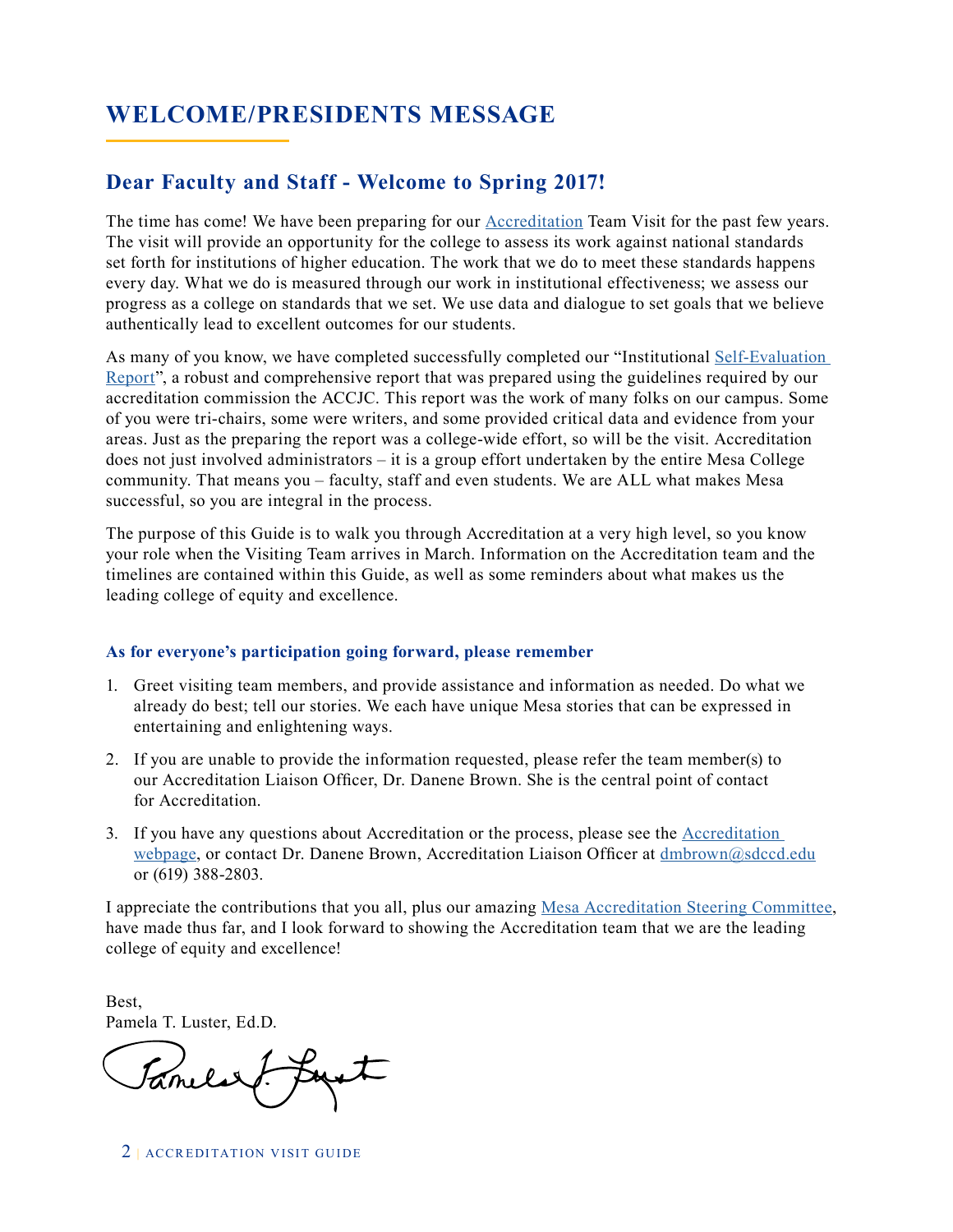# **CONTENTS**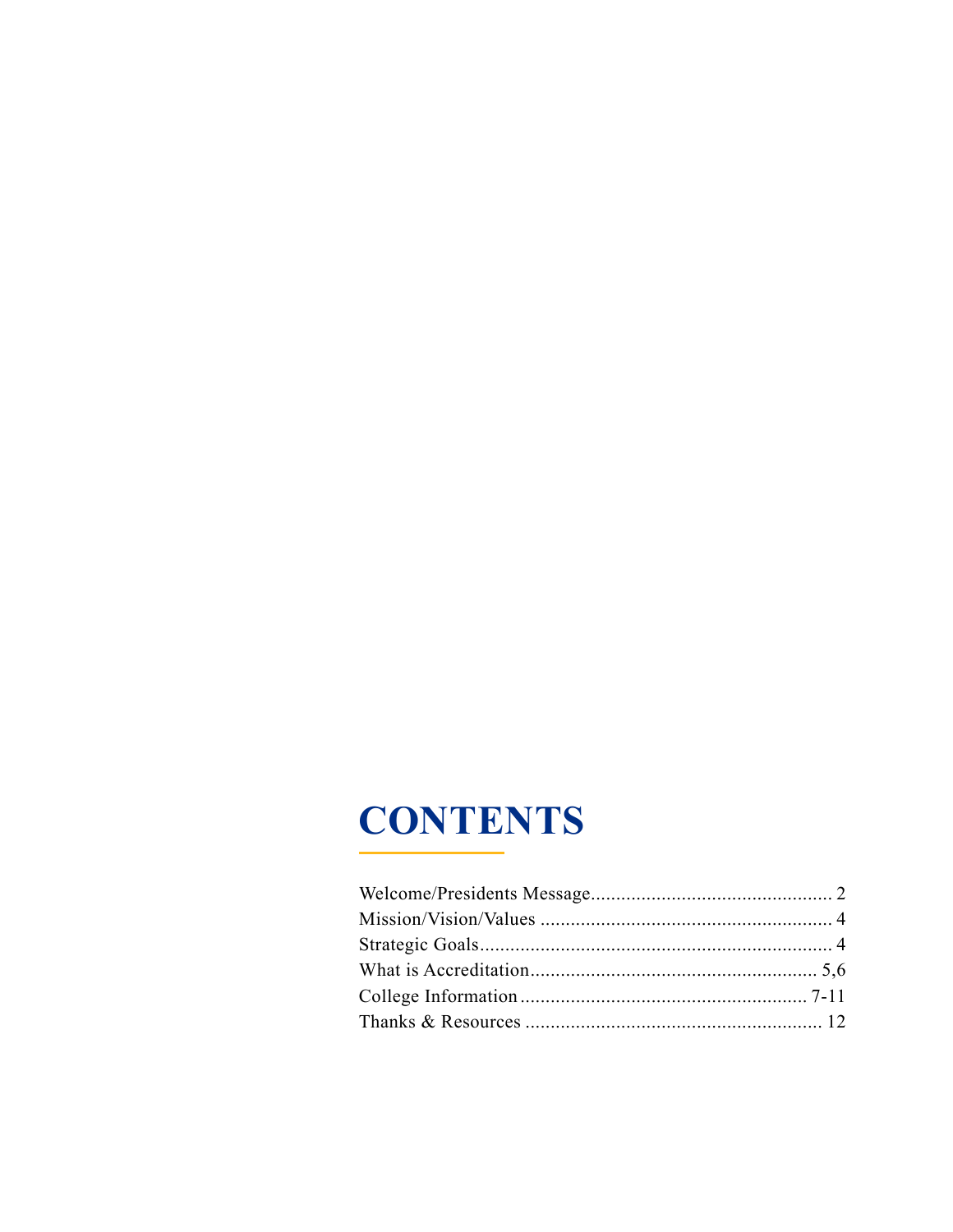

### **MISSION/VISION/VALUES**

### **Mission**

San Diego Mesa College empowers our diverse student body to reach their educational goals and shape the future. As a comprehensive community college committed to access, success, and equity, we promote student learning and achievement leading to degrees and certificates in support of transfer education and workforce training, and lifelong learning opportunities. Faculty and staff collaborate with our students to foster scholarship, leadership, and responsibility to effect positive change within our community.

### **Vision Values**

San Diego Mesa College shall be a key force in our community to educate our students to shape the future.

- Access
- Accountability
- Diversity
- Equity
- Excellence
- Freedom of Expression
- Integrity
- Respect
- Scholarship
- Sustainability

\*The Leading College of Equity and Excellence

### **Strategic Goals**

- 1. Deliver, advance, and support an inclusive teaching and learning environment that enables all students to achieve their educational goals.
- 2. Build and sustain a sense of community that extends across campus and constituencies, nurturing collaboration, learning, growth, and diversity.
- 3. Build and sustain pathways in support of the comprehensive community college mission.
- 4. Support innovation in our practices.
- 5. Support personal growth and professional development of our employees.
- 6. Serve as stewards of our resources and advance effective practices in support of accountability.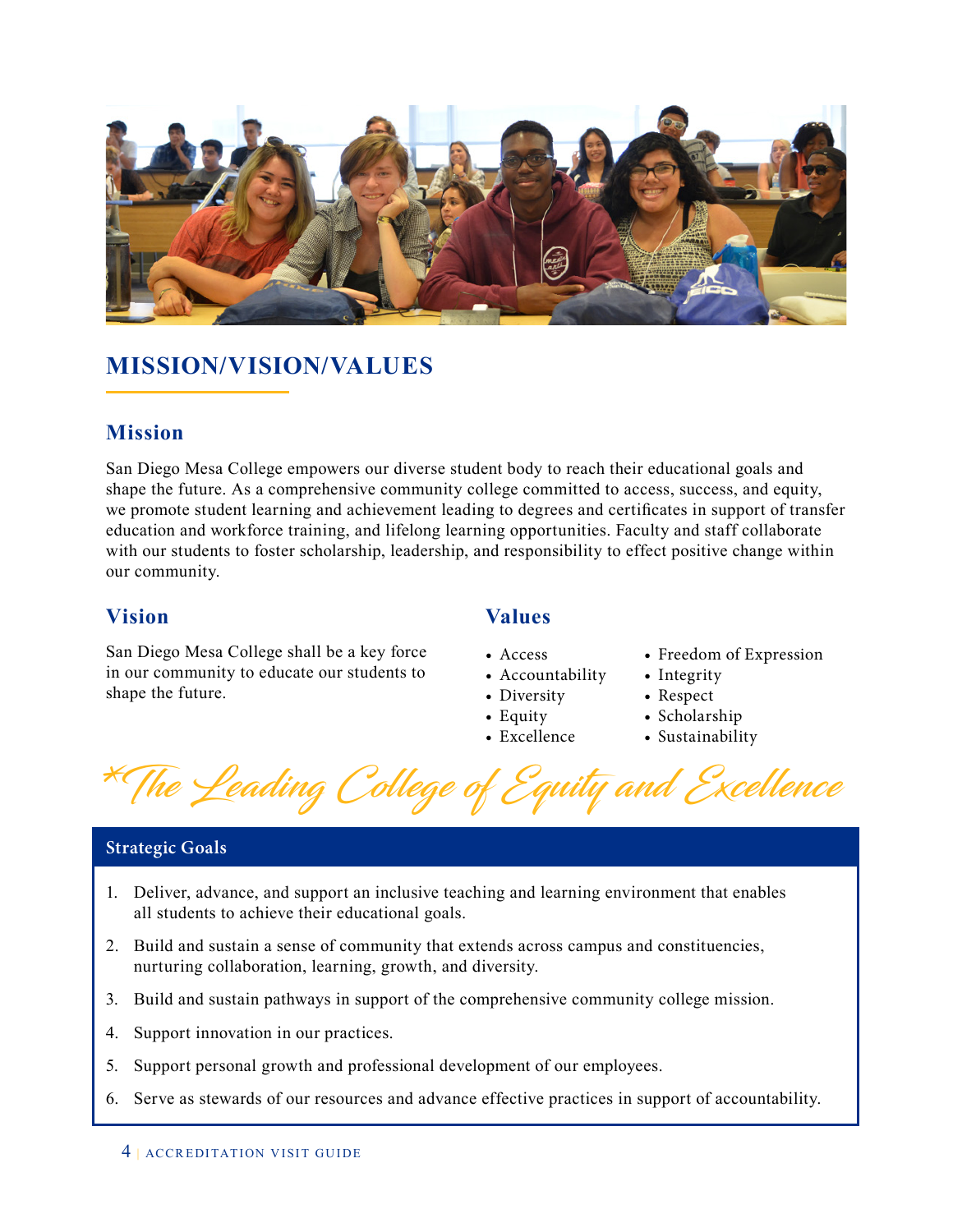### **WHAT IS ACCREDITATION**

Accreditation is the recognition that an institution maintains standards requisite for its graduates to gain admission to other reputable institutions of higher learning or to achieve credentials for professional practice. The goal of accreditation is to ensure that education provided by institutions of higher education meets acceptable levels of quality.

San Diego Mesa College is accredited by the Accrediting Commission for Community and Junior Colleges (ACCJC), Western Association of Schools and Colleges (WASC). Our institution is once again undergoing accreditation (our accreditation was last reaffirmed in **[2010](http://www.sdmesa.edu/about-mesa/accreditation/accreditation-reports/documents/10Self-Study.pdf)**), and has grown from the self-reflective quality improvement it has embraced since its first accreditation visit in 1966, and we look forward to your participation as we continue to reflect on and tell our story. Visit our **[Accreditation](http://www.sdmesa.edu/about-mesa/accreditation/index.shtml/)** webpage to learn more.

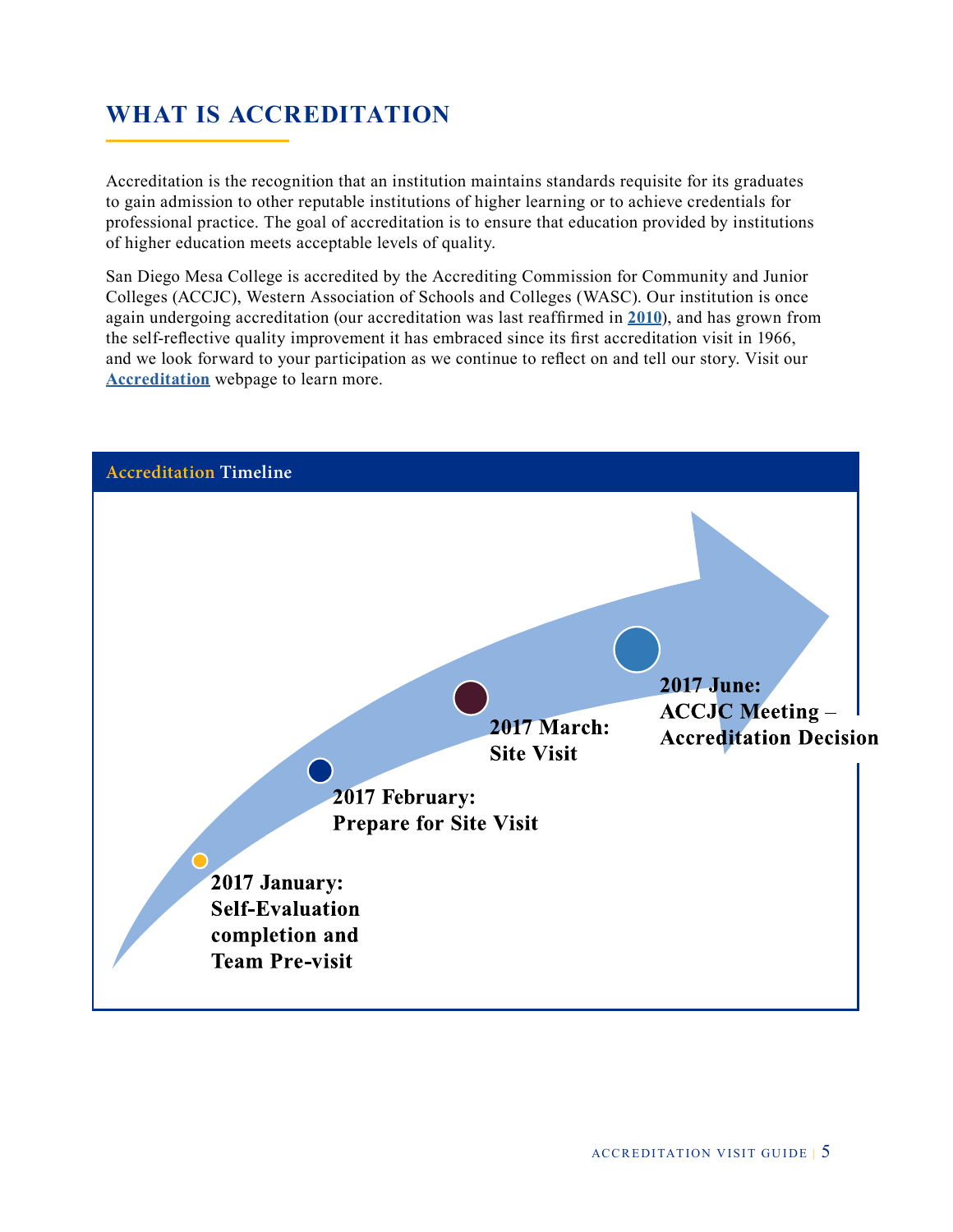### **WHAT IS ACCREDITATION**

### **Accreditation Team**



**Dr. Erika Lacro** *Chair* Chancellor Honolulu Community College



**Dr. Jerry Saviano** *Assistant* Professor, English Honolulu Community College



**Dr. Tara Giblin** Dean, Mathematics and Sciences Orange Coast College



**Dr. Jamey Nye** Associate Vice Chancellor of Instruction Los Rios Community College District



Faculty, Business Diablo Valley College

**Dr. Mohamed Eisa**



**Ms. Dena Martin** Librarian Diablo Valley College



**Remember these Tips**

**Dr. Gail Zwart** Professor, Business Administration Marketing/Mgt Norco College



**Ms. Caroline Naguwa** Associate Professor, English Hawaii Community College





**Dr. J. Laurel Jones** Superintendent/President Cabrillo College

**Mr. Matthew Jordan** Dean, Academic Affairs Los Angeles Valley College



**Mr. Richard Kudlik** Manager, Fiscal Services Rancho Santiago CCD



**Dr. Anna Badalyan** Dean of Institutional Effectiveness Los Angeles City College



**Ms. Barbara Kennedy** Associate Provost Eastern Florida State College



**Dr. Melissa Raby** Vice President Student Services Columbia College

| Tip 1. | Greet visiting team members, and provide assistance and information as needed.<br>Do what we already do best; tell our stories. We each have unique Mesa stories<br>that can be expressed in entertaining and enlightening ways. |
|--------|----------------------------------------------------------------------------------------------------------------------------------------------------------------------------------------------------------------------------------|
| Tip 2. | If you have any questions about Accreditation or the process,<br>please see the <b>Accreditation</b> webpage, or contact Dr. Danene Brown,<br>Accreditation Liaison Officer at dmbrown@sdccd.edu or (619) 388-2803.              |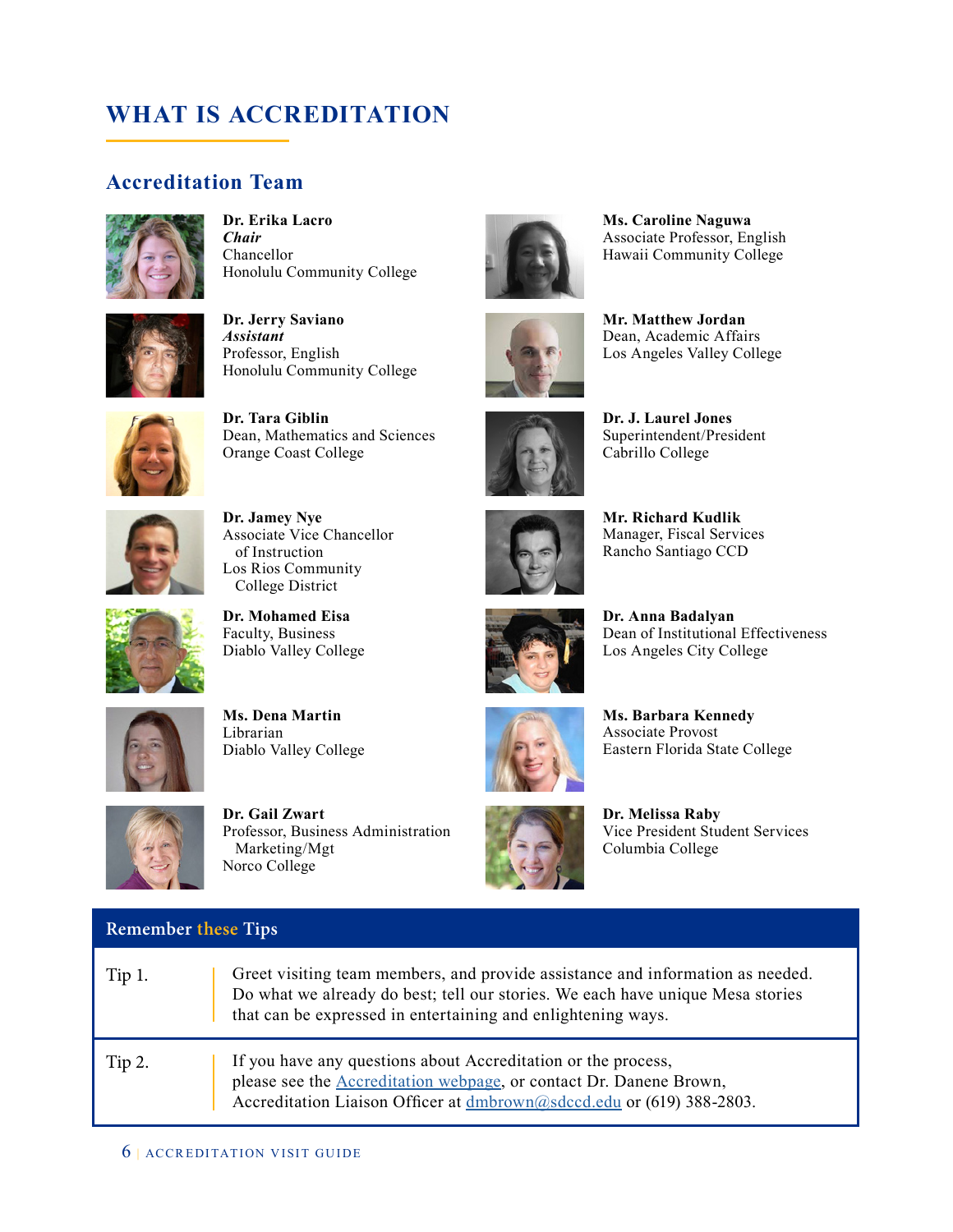

### **Performance Indicators About Mesa College**

Equity/Access, Engagement/ Retention, Persistence, Success, Institutional

### **Demographics** Full time **Students** Part time **Students** Students Receiving Financial Aid 1st Generation College **Students 27% 73% 45% 27%**

Among the largest community colleges in California and the nation, San Diego Mesa College is a fully accredited, comprehensive twoyear college serving 24,000 students per semester and offering 196 associate degree and certificate programs. In January, 2015, Mesa College was among 15 California community colleges selected as a pilot site to offer a four-year baccalaureate degree. With its premier fine art and music programs, robust language and humanities offerings, and rigorous math and science curricula, Mesa ranks as San Diego's top transfer institution.

The college also serves as an important economic catalyst for the region. Its career workforce programs include the bachelor's degree in Health Information Management, allied health fields, Geographic Information Systems (GIS), business, multimedia, animal health technology, American Sign Language, hospitality, culinary arts, fashion, architecture, interior design and more. Situated on a beautiful, suburban 104-acre mesa in the geographic center of San Diego, the college's small classes, outstanding faculty, and reputation for quality offer an unparalleled academic experience. As a Hispanic Serving Institution, Mesa College is committed to becoming the leading college of equity and excellence and to the success of all students, including underrepresented students, and more than 2,400 veterans and their families.



ACCREDITATION VISIT GUIDE <sup>|</sup> 7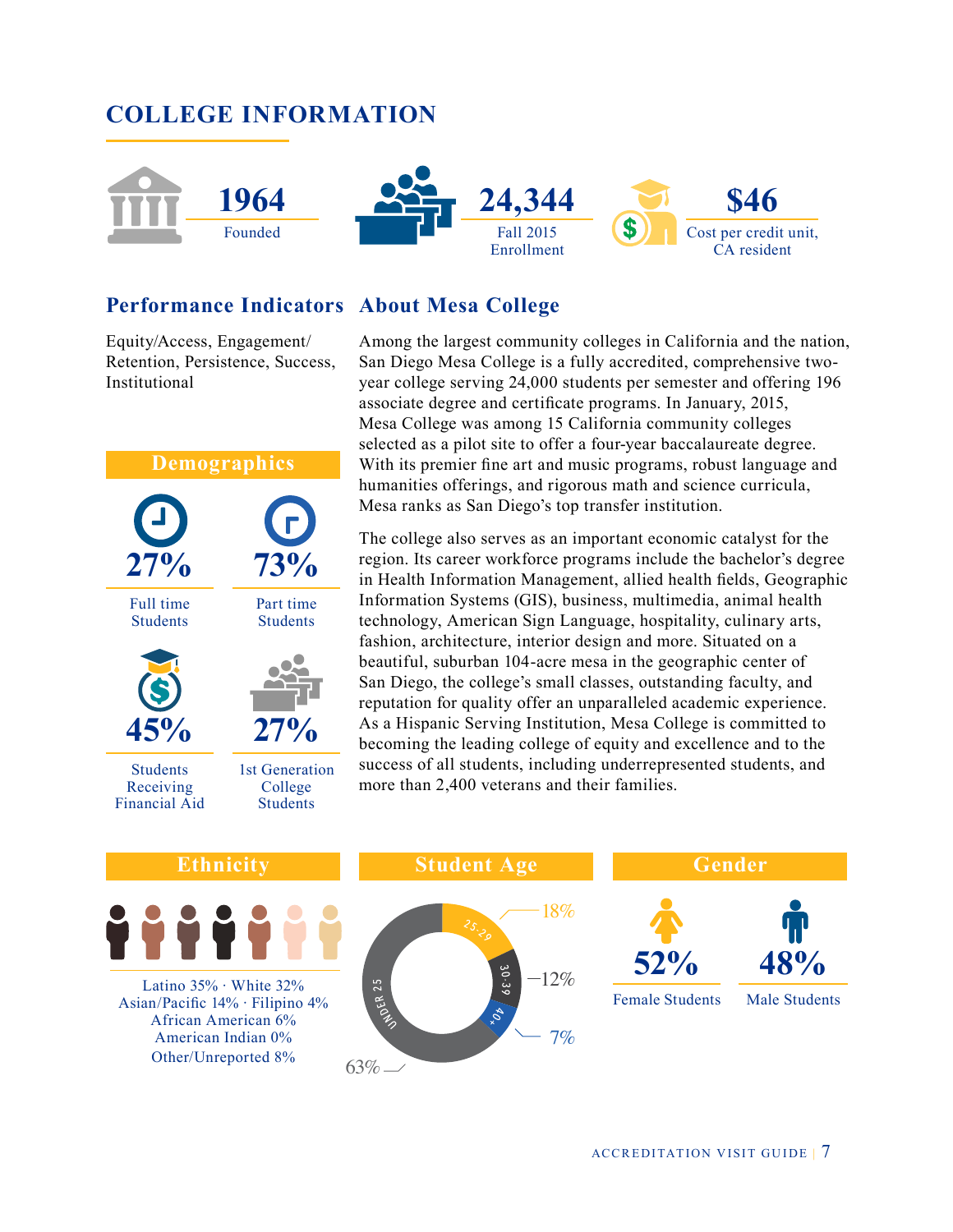### **Organizational Structure**



Staff

| San Diego Mesa College Quality Focus Essay   Fall 2017-Spring 2019 |                                                                                                                                                |  |
|--------------------------------------------------------------------|------------------------------------------------------------------------------------------------------------------------------------------------|--|
| Professional Learning<br>and Development                           | • Integrate professional learning into Mesa culture<br>• Engage in culturally relevant practices<br>• Expand employee onboarding program       |  |
| Intrusive<br><b>Student Support</b>                                | • Integrate learning resources and academic support<br>• Create and enhance student pathways                                                   |  |
| Communication<br>and Collaboration                                 | • Implement governance updates<br>• Create co-active work teams to improve communication & collaboration<br>• Assess collegewide communication |  |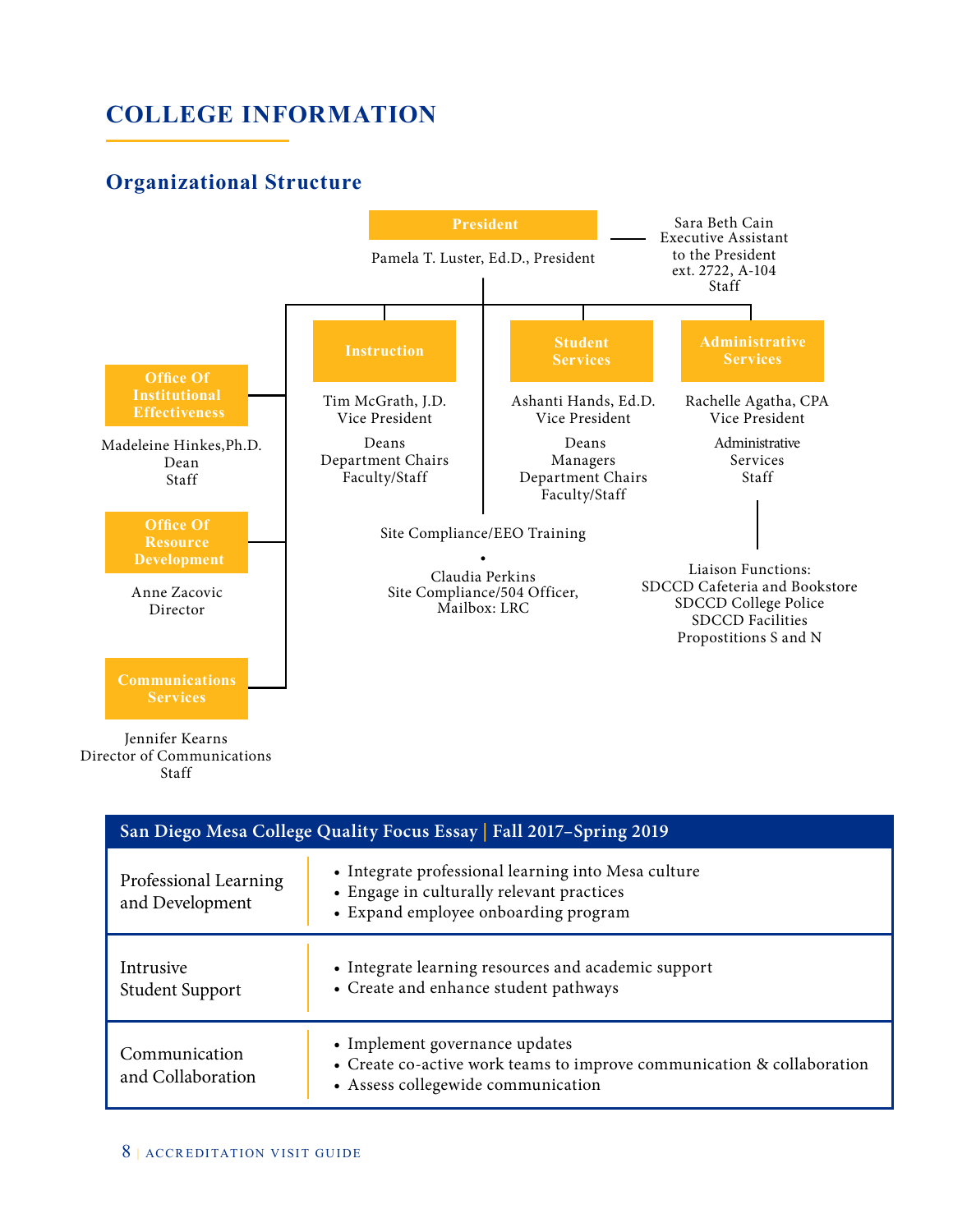### **Equity and Excellence Milestones**

- In 2014, SDMC received a federally funded HSI/Title V grant dubbed "Proyecto Éxito," a five-year, \$2.62 million grant with the goal of improving the retention and graduation rates of Latino students.
- Since 2014, Mesa College has established partnerships to create innovative and equity centered initiatives across the college, including:
	- University of Southern California's (USC) Center for Urban Education (CUE).
	- San Diego State University's (SDSU) Minority Male Community College Collaborative. (M2C3) and its Center for organizational Responsibility and Advancement (CORA).
- In 2015, the College established the Office of Student Success and Equity.
- In 2016, opened the Learning Opportunities for Transformation (LOFT) development center for faculty and staff.
- In 2016, Mesa was awarded a \$1.5 million College Basic Skills and Student Outcomes Transformation Grant, to scale up English and Math.

### **Points of Pride**

**• California's Baccalaureate Degree Pilot Program**

In fall 2015, SDMC was the first college to enroll students in lower division classes leading to a bachelor's degree in Health Information Management. In fall 2016, the College welcomed the first junior level cohort, and will award its first bachelor's degrees in May 2018.

### **• Champion in Transfer**

SDMC was honored as the CSU system's 2015 "Champion for Excellence in Transfer" for awarding the largest number of Associate Degrees of Transfer to the CSU system in the 2014-2015 academic year.

### **• Student Success**

Mesa's commitment to equity and excellence includes innovative programs that create opportunities for equal access and success for all students, including historically underrepresented student populations, such as ethnic minority and low-income students.

**• Campus Life**

SDMC offers a vibrant campus with a variety of majors, clubs, competitive sports teams, events, and extracurricular activities to encourage and engage the interests of its diverse student body.

### **• Learning Landscape**

The dramatically evolving campus is being designed with learning and engagement in mind. The campus experience includes accessible and centralized student services and tutoring centers; innovative classrooms, laboratories, and learning environments; and the LOFT for professional learning and development.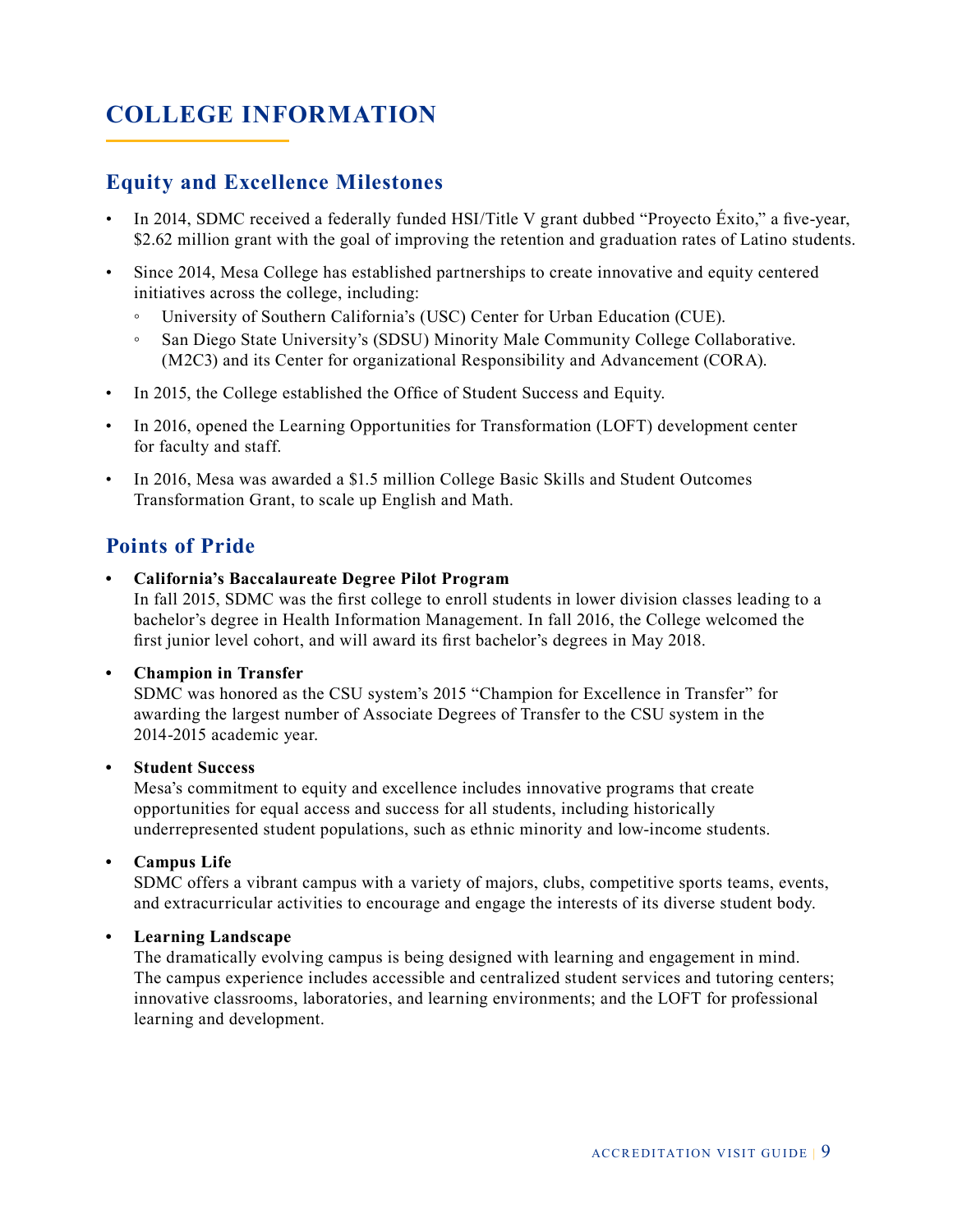### **Annual Integrated Planning Cycle**



At Mesa College, we promote a commitment to excellence, equity and continuous quality improvement through college-wide planning, research, program review, outcomes assessment, resource allocation, and accreditation.

Our vision is to seamlessly integrate and advance institutional effectiveness practices in a holistic manner that supports the overall mission, vision, and goals of the College and contributes to student success. In support of this, we strive to cultivate a strong culture of inquiry that extends across campus constituencies.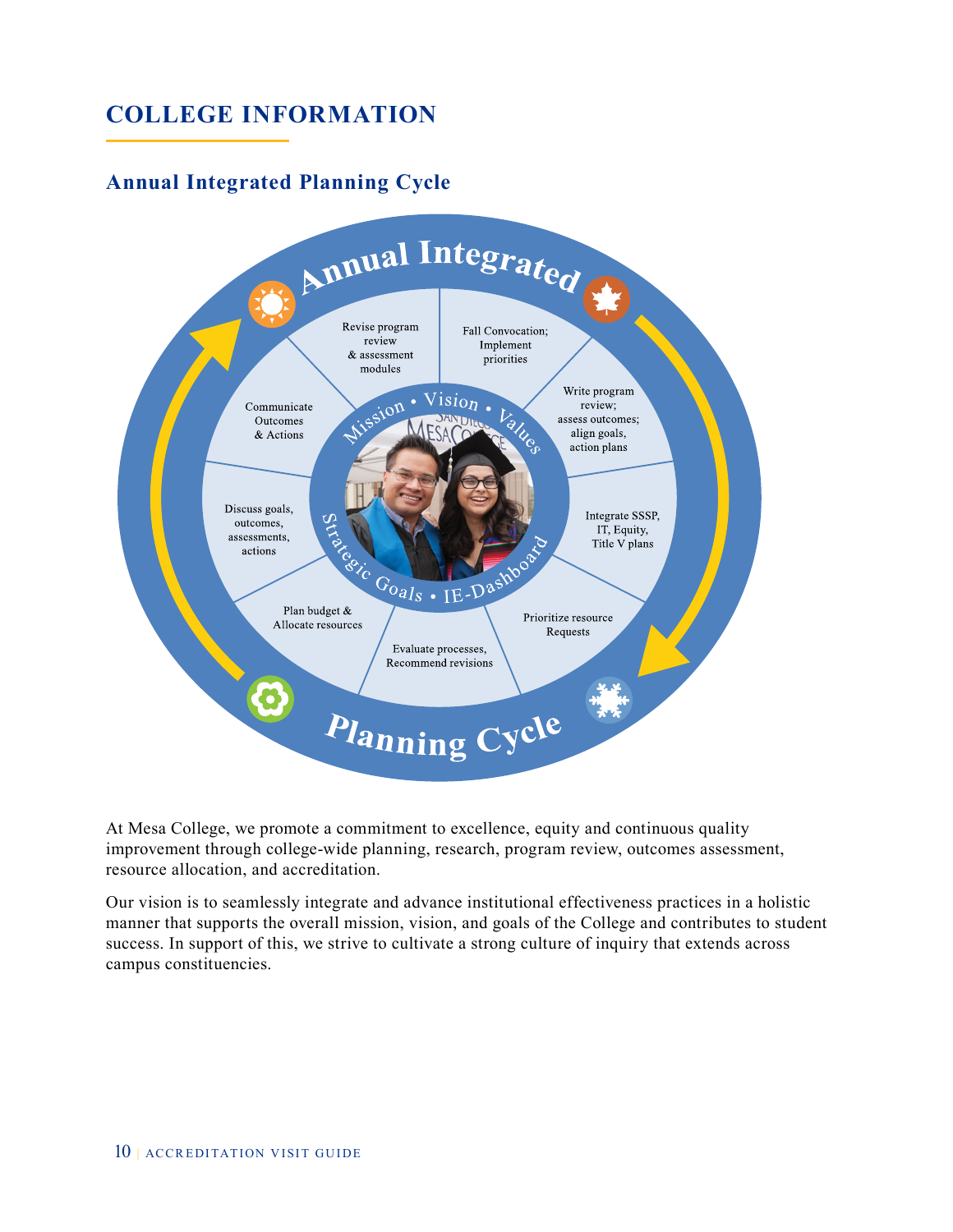### **Upcoming Projects**

**Title III STEM Grant:** Mesa College has been awarded at 5 year, \$5 million HSI-Title III-STEM Grant to fund "STEM Conexiones" (STEM Connections), and support Hispanic and Low-Income students. The grant aims to increase student connections in STEM through enhanced counseling services, workshops, peer mentoring and outreach, faculty connections through cultural professional learning and STEM curriculum redesign, and pathway connections working directly with high schools and adult learners to prepare them for STEM majors. This grant will establish a STEM Center and a STEM Research Incubator for students, and further Mesa commitment as a [Hispanic Serving Institution.](http://www.sdmesa.edu/about-mesa/current-initiatives/hispanic-serving-institutions/)

**San Diego Promise expansion:** The San Diego Community College District will be expanding its San Diego Promise program from 200 students to 800 students for the 2017-2018 college academic year. With an ultimate goal of offering the [San Diego Promise](http://www.sdccd.edu/promise/) scholarship to 2,600 students who may have otherwise been unable to attend to due to financial burdens.

**MesaMOVES** - Sustainability is one of Mesa College's core values – and the new [MesaMoves](http://www.sdmesa.edu/mesamoves/) program can help students, faculty and staff find earth-friendly transportation options. Mesa, in partnership with iCommute, is offering students, faculty and staff ridesharing and transportation tools for utilizing a bus, rideshare, car pool, Uber, biking or walking - all of which save money and reduce the stress of driving and parking.

**New Center for Business and Technology (below):** Work is underway for one of Mesa's final classroom building projects – the Center for Business and Technology. The 60,000 assignable-squarefeet, three-story building will include classrooms and laboratories for courses in the Computer Business Technologies program, computer information sciences, multi-media programming and geography information systems programs. Completion is anticipated in Spring of 2019.